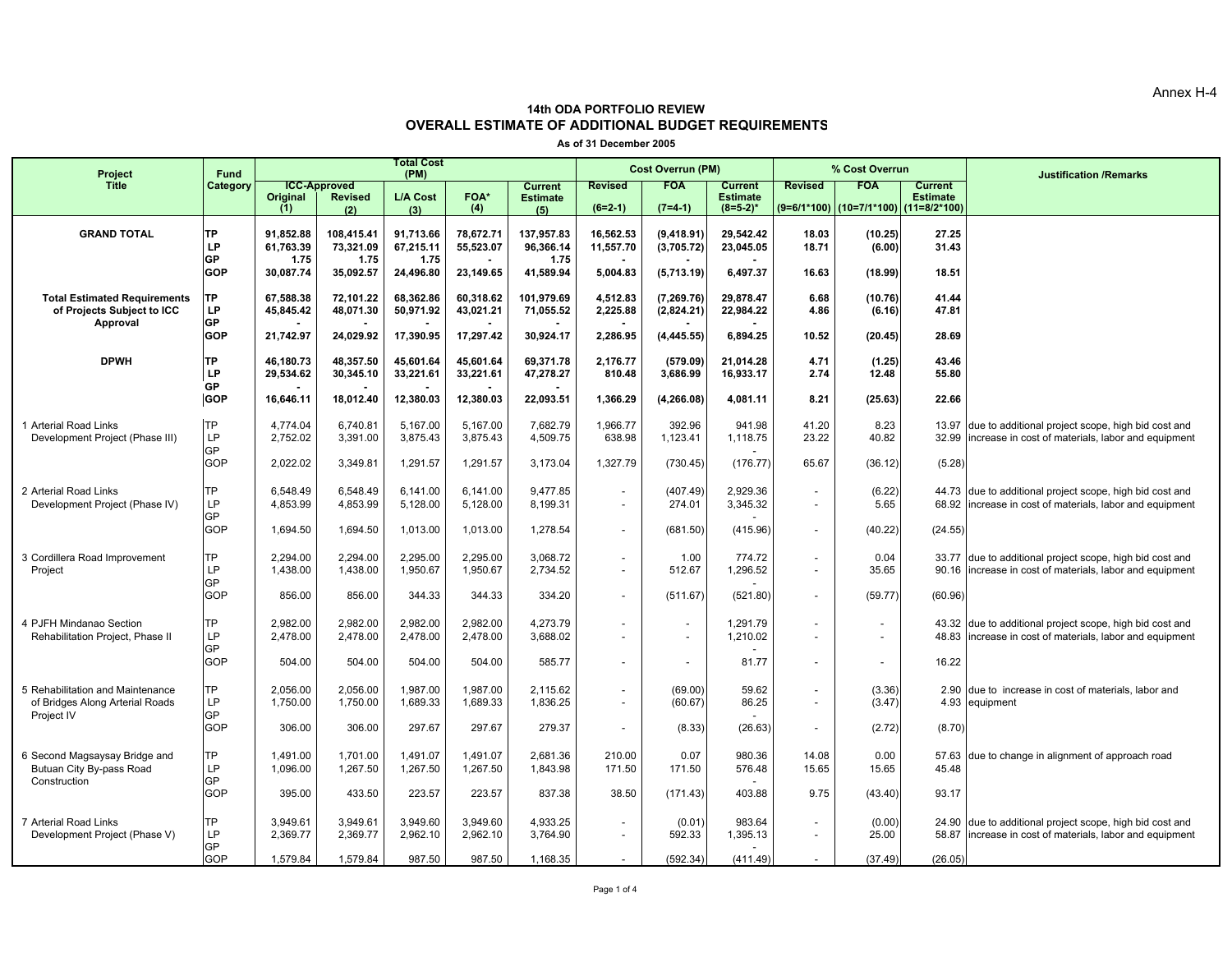| Project                                                               | <b>Fund</b><br>Category |                       |                                       | <b>Total Cost</b><br>(PM) |                       |                                   |                                                      | <b>Cost Overrun (PM)</b>                             |                                   |                                                      | % Cost Overrun                            |                                   | <b>Justification /Remarks</b>                                                                                     |
|-----------------------------------------------------------------------|-------------------------|-----------------------|---------------------------------------|---------------------------|-----------------------|-----------------------------------|------------------------------------------------------|------------------------------------------------------|-----------------------------------|------------------------------------------------------|-------------------------------------------|-----------------------------------|-------------------------------------------------------------------------------------------------------------------|
| <b>Title</b>                                                          |                         | Original              | <b>ICC-Approved</b><br><b>Revised</b> | L/A Cost                  | <b>FOA*</b>           | <b>Current</b><br><b>Estimate</b> | <b>Revised</b>                                       | <b>FOA</b>                                           | <b>Current</b><br><b>Estimate</b> | <b>Revised</b>                                       | <b>FOA</b>                                | <b>Current</b><br><b>Estimate</b> |                                                                                                                   |
|                                                                       |                         | (1)                   | (2)                                   | (3)                       | (4)                   | (5)                               | $(6=2-1)$                                            | $(7=4-1)$                                            | $(8=5-2)^*$                       |                                                      | (9=6/1*100)   (10=7/1*100)   (11=8/2*100) |                                   |                                                                                                                   |
|                                                                       |                         |                       |                                       |                           |                       |                                   |                                                      |                                                      |                                   |                                                      |                                           |                                   |                                                                                                                   |
| 8 Arterial Road Links<br>Development Project (Phase VI)               | <b>TP</b><br>LP.        | 4,338.27<br>2,129.30  | 4,338.27<br>2,129.30                  | 3,897.39<br>2,923.04      | 3,897.39<br>2,923.04  | 6,352.95<br>3,624.77              | $\overline{\phantom{a}}$<br>$\overline{\phantom{a}}$ | (440.88)<br>793.74                                   | 2,014.68<br>1,495.47              | $\sim$<br>$\sim$                                     | (10.16)<br>37.28                          | 46.44                             | due to increase in cost of materials, labor and<br>70.23 equipment                                                |
|                                                                       | <b>GP</b><br>GOP        | 2,208.97              | 2,208.97                              | 974.35                    | 974.35                | 2,728.18                          | $\overline{\phantom{a}}$                             | (1,234.62)                                           | 519.21                            | $\overline{\phantom{a}}$                             | (55.89)                                   | 23.50                             |                                                                                                                   |
| 9 National Roads Improvement<br>and Management Project                | <b>TP</b><br>LP         | 11,148.00<br>5,720.00 | 11,148.00<br>5,720.00                 | 11,092.26<br>6,000.00     | 11,092.26<br>6,000.00 | 17,032.67<br>8,917.38             |                                                      | (55.74)<br>280.00                                    | 5,884.67<br>3,197.38              |                                                      | (0.50)<br>4.90                            |                                   | 52.79 due to currency exchange rate movement (from P40<br>55.90 to P55 to \$1)                                    |
|                                                                       | GP<br><b>GOP</b>        | 5,428.00              | 5,428.00                              | 5,092.26                  | 5,092.26              | 8,115.29                          | $\overline{\phantom{a}}$                             | (335.74)                                             | 2,687.29                          | $\overline{\phantom{a}}$                             | (6.19)                                    | 49.51                             |                                                                                                                   |
| 10 E/S for Pasig-Marikina River<br><b>Channel Improvement Project</b> | <b>TP</b><br>LP         | 458.03<br>341.57      | 458.03<br>341.57                      | 458.03<br>341.57          | 458.03<br>341.57      | 533.69<br>437.89                  | $\overline{\phantom{a}}$                             | $\overline{\phantom{a}}$                             | 75.66<br>96.32                    |                                                      |                                           | 16.52<br>28.20                    | due to additional works as required in the D/E                                                                    |
|                                                                       | <b>GP</b><br>GOP        | 116.46                | 116.46                                | 116.46                    | 116.46                | 95.80                             |                                                      |                                                      | (20.66)                           | $\blacksquare$                                       |                                           | (17.74)                           |                                                                                                                   |
| 11 Laoag River Basin Flood Control<br>and Sabo Project                | ТP<br><b>LP</b>         | 3,004.29<br>2,253.22  | 3,004.29<br>2,253.22                  | 3,004.29<br>2,253.22      | 3,004.29<br>2,253.22  | 6,106.09<br>4,391.50              | $\overline{\phantom{a}}$                             | $\overline{\phantom{a}}$<br>$\overline{\phantom{a}}$ | 3,101.80<br>2,138.28              | $\blacksquare$                                       |                                           |                                   | 103.25 due to high bid cost and additional works as a result<br>94.90 of damages brought about by Typhoon Igme in |
|                                                                       | <b>GP</b><br><b>GOP</b> | 751.07                | 751.07                                | 751.07                    | 751.07                | 1,714.59                          |                                                      | $\sim$                                               | 963.52                            | $\blacksquare$                                       |                                           | 128.29                            | project area                                                                                                      |
| 12 Metro Manila Flood Control<br>Project - West of Mangahan           | <b>TP</b><br>LP         | 3,137.00<br>2,352.75  | 3,137.00<br>2,352.75                  | 3,137.00<br>2,352.75      | 3,137.00<br>2,352.75  | 5,113.00<br>3,330.00              |                                                      | $\overline{\phantom{a}}$                             | 1,976.00<br>977.25                | $\overline{\phantom{a}}$                             |                                           | 41.54                             | 62.99 due to increase in ROW acquisition cost, damage<br>claims of contractors (result of suspension of civil     |
| Floodway                                                              | GP<br>GOP               | 784.25                | 784.25                                | 784.25                    | 784.25                | 1,783.00                          |                                                      | $\overline{a}$                                       | 998.75                            | $\overline{a}$                                       |                                           |                                   | works construction), dike realignment due to<br>127.35 oppositors and currency exchange rate movement             |
| <b>DOTC</b>                                                           | <b>TP</b><br>LP.        | 6,187.00<br>5,259.00  | 6.187.00<br>5,259.00                  | 6,187.00<br>5,259.00      | 6,187.00<br>5,259.00  | 8,759.00<br>6,900.00              | $\overline{\phantom{a}}$                             | $\overline{\phantom{a}}$                             | 2,572.00<br>1,641.00              | $\blacksquare$<br>$\blacksquare$                     |                                           | 41.57<br>31.20                    |                                                                                                                   |
|                                                                       | <b>GP</b><br><b>GOP</b> | 928.00                | 928.00                                | 928.00                    | 928.00                | 1,859.00                          |                                                      |                                                      | 931.00                            | $\blacksquare$<br>$\blacksquare$                     | $\sim$                                    | 100.32                            |                                                                                                                   |
| 13 New Iloilo Airport development<br>Project                          | TP<br>I P               | 6,187.00<br>5,259.00  | 6,187.00<br>5,259.00                  | 6,187.00<br>5,259.00      | 6,187.00<br>5,259.00  | 8,759.00<br>6,900.00              |                                                      | $\overline{\phantom{a}}$<br>$\overline{\phantom{a}}$ | 2,572.00<br>1,641.00              | $\overline{\phantom{a}}$<br>$\overline{\phantom{a}}$ |                                           | 31.20                             | 41.57 due to high bid cost, currency exchange rate<br>movement and increase in VAT                                |
|                                                                       | <b>GP</b><br><b>GOP</b> | 928.00                | $\overline{\phantom{a}}$<br>928.00    | 928.00                    | 928.00                | 1,859.00                          |                                                      | $\sim$                                               | 931.00                            | $\sim$                                               |                                           | 100.32                            |                                                                                                                   |
| <b>NIA</b>                                                            | <b>TP</b><br>P          | 7,220.65<br>4,540.60  | 9,556.72<br>5,956.00                  | 7,220.65<br>4,540.60      | 7,220.65<br>4,540.60  | 12,960.91<br>9,456.58             | 2,336.06<br>1,415.40                                 | $\overline{\phantom{a}}$                             | 3,404.19<br>3,500.58              | 32.35<br>31.17                                       | $\overline{\phantom{a}}$                  | 35.62<br>58.77                    |                                                                                                                   |
|                                                                       | GP<br><b>GOP</b>        | 2,680.06              | $\overline{\phantom{a}}$<br>3,600.72  | 2,680.06                  | 2,680.06              | 3,504.32                          | 920.66                                               |                                                      | (96.39)                           | 34.35                                                |                                           | (2.68)                            |                                                                                                                   |
| 14 Central Luzon Irrigation Project<br>(Casecnan)                     | TP<br>LP                | 3,495.94<br>2,088.60  | 5,832.00<br>3,504.00                  | 3,495.94<br>2,088.60      | 3,495.94<br>2,088.60  | 6,750.54<br>4,782.08              | 2,336.06<br>1,415.40                                 | $\overline{\phantom{a}}$                             | 918.54<br>1,278.08                | 66.82<br>67.77                                       |                                           |                                   | 15.75 due to high bid cost, damages to completed<br>36.47 structures because of flooding; increased               |
|                                                                       | <b>GP</b><br><b>GOP</b> | 1,407.34              | 2,328.00                              | 1,407.34                  | 1,407.34              | 1,968.46                          | 920.66                                               |                                                      | (359.54)                          | 65.42                                                |                                           |                                   | administrative cost as a result of the extended<br>(15.44) implementation                                         |
| 15 Banaoang Pump Irrigation<br>Project                                | TP<br>I P               | 1,340.30<br>816.00    | 1,340.30<br>816.00                    | 1,340.30<br>816.00        | 1,340.30<br>816.00    | 2,580.47<br>1,924.72              | $\sim$                                               | $\overline{a}$<br>$\overline{\phantom{a}}$           | 1,240.17<br>1,108.72              | $\overline{\phantom{a}}$<br>$\sim$                   |                                           | 135.87                            | 92.53 due to currency exchange rate movement,<br>modification in the scope of works and ROW                       |
|                                                                       | <b>GP</b><br>GOP        | 524.30                | 524.30                                | 524.30                    | 524.30                | 655.75                            |                                                      | $\overline{\phantom{a}}$                             | 131.45                            | $\overline{\phantom{a}}$                             |                                           | 25.07                             | acquisition                                                                                                       |
| 16 Bohol Irrigation Project II                                        | <b>TP</b><br>P          | 2,384.42<br>1,636.00  | 2,384.42<br>1,636.00                  | 2,384.42<br>1,636.00      | 2,384.42<br>1,636.00  | 3,629.90<br>2,749.78              |                                                      | $\overline{a}$                                       | 1,245.48<br>1,113.78              | $\sim$                                               |                                           | 68.08                             | 52.23 due to high bid cost of prequalified contractors and<br>currency exchange rate movement                     |
|                                                                       | <b>GP</b><br>GOP        | 748.42                | 748.42                                | 748.42                    | 748.42                | 880.11                            |                                                      |                                                      | 131.70                            |                                                      |                                           | 17.60                             |                                                                                                                   |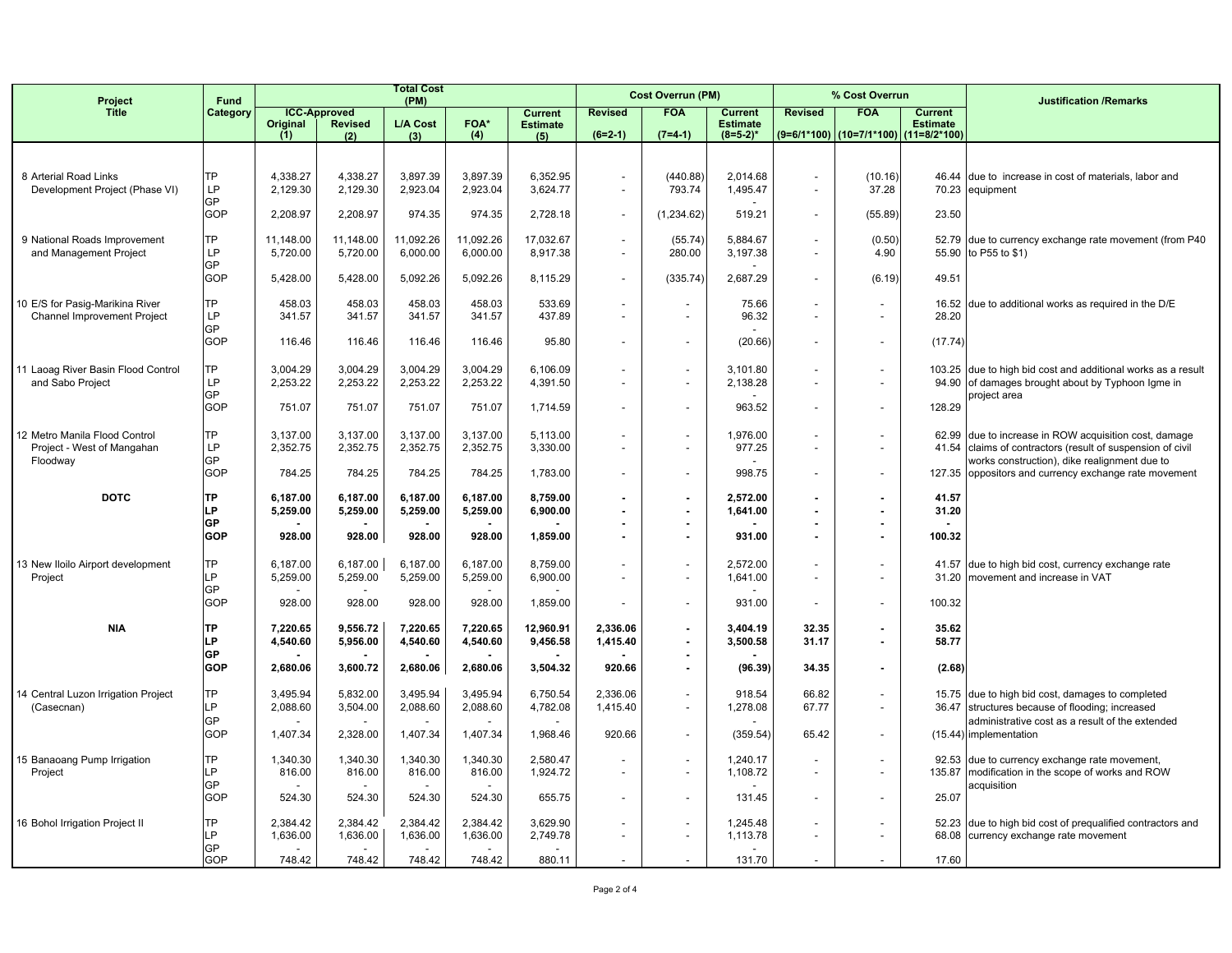| Project                              | Fund             | <b>Total Cost</b><br>(PM) |                                       |                 |                |                                   |                          | <b>Cost Overrun (PM)</b> |                                   |                | % Cost Overrun             |                                   | <b>Justification /Remarks</b>                         |
|--------------------------------------|------------------|---------------------------|---------------------------------------|-----------------|----------------|-----------------------------------|--------------------------|--------------------------|-----------------------------------|----------------|----------------------------|-----------------------------------|-------------------------------------------------------|
| <b>Title</b>                         | Category         | Original                  | <b>ICC-Approved</b><br><b>Revised</b> | <b>L/A Cost</b> | <b>FOA*</b>    | <b>Current</b><br><b>Estimate</b> | <b>Revised</b>           | <b>FOA</b>               | <b>Current</b><br><b>Estimate</b> | <b>Revised</b> | <b>FOA</b>                 | <b>Current</b><br><b>Estimate</b> |                                                       |
|                                      |                  | (1)                       | (2)                                   | (3)             | (4)            | (5)                               | $(6=2-1)$                | $(7=4-1)$                | $(8=5-2)^*$                       |                | (9=6/1*100)   (10=7/1*100) | $(11=8/2*100)$                    |                                                       |
|                                      |                  |                           |                                       |                 |                |                                   |                          |                          |                                   |                |                            |                                   |                                                       |
| <b>LRTA</b>                          | <b>TP</b>        | 8.000.00                  | 8.000.00                              | 9.353.57        | 1.309.33       | 10.888.00                         |                          | (6.690.67)               | 2.888.00                          |                | (83.63)                    | 36.10                             |                                                       |
|                                      | LP               | 6,511.20                  | 6,511.20                              | 7,950.71        |                | 7,420.67                          | ä,                       | (6, 511.20)              | 909.47                            | $\sim$         | (100.00)                   | 13.97                             |                                                       |
|                                      | GP<br><b>GOP</b> | 1,488.80                  | 1,488.80                              | 1,402.86        | 1,309.33       | 3,467.33                          | ٠<br>÷,                  | (179.47)                 | 1,978.53                          |                | (12.05)                    | 132.89                            |                                                       |
|                                      |                  |                           |                                       |                 |                |                                   |                          |                          |                                   |                |                            |                                   |                                                       |
| 17 LRT Line I Capacity Expansion     | TP               | 8,000.00                  | 8,000.00                              | 9,353.57        | 1,309.33       | 10,888.00                         | $\overline{\phantom{a}}$ | (6,690.67)               | 2.888.00                          |                | (83.63)                    | 36.10                             | due to currency exchange movement and increase        |
| Project Phase II                     | LP               | 6,511.20                  | 6,511.20                              | 7,950.71        |                | 7,420.67                          |                          | (6, 511.20)              | 909.47                            |                | (100.00)                   | 13.97                             | in cost of construction inputs                        |
|                                      | GP               |                           |                                       |                 |                |                                   |                          |                          |                                   |                |                            |                                   |                                                       |
|                                      | GOP              | 1,488.80                  | 1,488.80                              | 1,402.86        | 1,309.33       | 3,467.33                          | $\sim$                   | (179.47)                 | 1,978.53                          |                | (12.05)                    | 132.89                            |                                                       |
| <b>Total Budget Requirements of</b>  | <b>TP</b>        | 24.264.49                 | 36.314.19                             | 23.350.79       | 18.354.09      | 35.978.14                         | 12.049.70                | (2, 149.15)              | (336.05)                          | 49.66          | (8.86)                     | (0.93)                            |                                                       |
| <b>Projects Approved by ICC</b>      | LP               | 15,917.97                 | 25,249.79                             | 16,243.19       | 12,501.86      | 25,310.62                         | 9,331.82                 | (881.51)                 | 60.83                             | 58.62          | (5.54)                     | 0.24                              |                                                       |
|                                      | <b>GP</b>        | 1.75                      | 1.75                                  | 1.75            |                | 1.75                              |                          |                          |                                   |                |                            |                                   |                                                       |
|                                      | <b>GOP</b>       | 8,344.77                  | 11,062.65                             | 7,105.85        | 5,852.23       | 10,665.77                         | 2,717.88                 | (1, 267.64)              | (396.88)                          | 32.57          | (15.19)                    | (3.59)                            |                                                       |
| <b>DAR</b>                           | <b>TP</b>        | 678.31                    | 779.48                                | 678.31          | 549.22         | 779.48                            | 101.18                   | (127.33)                 | $\overline{\phantom{a}}$          | 14.92          | (18.77)                    | $\blacksquare$                    |                                                       |
|                                      | LP               | 576.45                    | 664.40                                | 576.45          | 449.12         | 664.40                            | 87.95                    | (127.33)                 | $\blacksquare$                    | 15.26          | (22.09)                    |                                   |                                                       |
|                                      | <b>GP</b>        | 1.75                      | 1.75                                  | 1.75            | $\overline{a}$ | 1.75                              | $\blacksquare$           |                          |                                   |                |                            | $\blacksquare$                    |                                                       |
|                                      | <b>GOP</b>       | 100.11                    | 113.33                                | 100.11          | 100.11         | 113.33                            | 13.22                    | ٠                        | $\blacksquare$                    | 13.21          | $\blacksquare$             | $\blacksquare$                    |                                                       |
|                                      |                  |                           |                                       |                 |                |                                   |                          |                          |                                   |                |                            |                                   |                                                       |
| 18 Western Mindanao Community        | TP               | 678.31                    | 779.48                                | 678.31          | 549.22         | 779.48                            | 101.18                   | (127.33)                 | $\overline{a}$                    | 14.92          | (18.77)                    |                                   | Cost increase and extension in loan validity period   |
| Initiatives Project                  | <b>LP</b>        | 576.45                    | 664.40                                | 576.45          | 449.12         | 664.40                            | 87.95                    | (127.33)                 | $\sim$                            | 15.26          | (22.09)                    | $\blacksquare$                    | due to delays encountered in project implementation   |
|                                      | GP               | 1.75                      | 1.75                                  | 1.75            |                | 1.75                              |                          |                          |                                   |                |                            |                                   | was approved by ICC in December 2005.                 |
|                                      | GOP              | 100.11                    | 113.33                                | 100.11          | 100.11         | 113.33                            | 13.22                    |                          |                                   | 13.21          |                            |                                   |                                                       |
| <b>DPWH</b>                          | <b>TP</b>        | 13.542.83                 | 17,660.90                             | 10,518.63       | 10,518.63      | 17,785.05                         | 4,118.07                 | (3,024.20)               | 124.15                            | 30.41          | (22.33)                    | 0.70                              |                                                       |
|                                      | LP               | 9,169.02                  | 12,750.60                             | 7,889.34        | 7,889.34       | 12,862.43                         | 3,581.58                 | (1, 279.68)              | 111.83                            | 39.06          | (13.96)                    | 0.88                              |                                                       |
|                                      | <b>GP</b>        |                           |                                       |                 |                |                                   |                          |                          |                                   |                |                            |                                   |                                                       |
|                                      | GOP              | 4,373.81                  | 4.910.30                              | 2,629.29        | 2.629.29       | 4,922.62                          | 536.49                   | (1,744.52)               | 12.32                             | 12.27          | (39.89)                    | 0.25                              |                                                       |
| 19 PJFH Mindanao Section             | <b>TP</b>        | 4,825.80                  | 5,492.00                              | 2.561.00        | 2.561.00       | 5.492.00                          | 666.20                   | (2, 264.80)              |                                   | 13.80          | (46.93)                    |                                   | Cost increase due to additional works was             |
| Rehabilitation Project, Phase I      | <b>LP</b>        | 2,654.20                  | 4,119.00                              | 1,920.75        | 1,920.75       | 4,119.00                          | 1,464.80                 | (733.45)                 | $\sim$                            | 55.19          | (27.63)                    |                                   | approved by ICC in October 2005; original             |
|                                      | GP               |                           |                                       |                 |                |                                   |                          |                          |                                   |                |                            |                                   | ICC-approved cost covers entire PJFH Mindanao         |
|                                      | GOP              | 2,171.60                  | 1,373.00                              | 640.25          | 640.25         | 1,373.00                          | (798.60)                 | (1,531.35)               | $\overline{a}$                    | (36.77)        | (70.52)                    | $\blacksquare$                    | Section while the project covers only 4 road sections |
| 20 Agno and Allied Rivers Urgent     | TP               | 2.683.63                  | 3.245.00                              | 2.683.63        | 2.683.63       | 3.245.00                          | 561.37                   |                          |                                   | 20.92          | $\blacksquare$             |                                   | Cost increase due to additional works approved by     |
| <b>Rehabilitation Project</b>        | <b>LP</b>        | 2,012.59                  | 2,337.00                              | 2,012.59        | 2,012.59       | 2,337.00                          | 324.41                   | $\overline{a}$           | $\overline{a}$                    | 16.12          | $\overline{a}$             |                                   | ICC in May 2005                                       |
|                                      | GP               |                           |                                       |                 |                |                                   |                          |                          |                                   |                |                            |                                   |                                                       |
|                                      | GOP              | 671.04                    | 908.00                                | 671.04          | 671.04         | 908.00                            | 236.96                   | $\overline{\phantom{a}}$ | $\overline{\phantom{a}}$          | 35.31          | $\overline{\phantom{a}}$   | $\overline{\phantom{a}}$          |                                                       |
| 21 Lower Agusan Development          | <b>TP</b>        | 2,659.40                  | 4,399.90                              | 2,637.00        | 2,637.00       | 4,524.05                          | 1,740.50                 | (22.40)                  | 124.15                            | 65.45          | (0.84)                     |                                   | 2.82 Cost increase due to delayed acquisition of      |
| Project Stage I, Phase II            | LP               | 1,971.23                  | 3,098.60                              | 1,978.00        | 1.978.00       | 3.210.43                          | 1,127.37                 | 6.77                     | 111.83                            | 57.19          | 0.34                       | 3.61                              | resettlement site, increase in ROW acquisition cost   |
|                                      | GP               |                           |                                       |                 |                |                                   |                          |                          |                                   |                |                            |                                   | and modification of/additional works was approved     |
|                                      | GOP              | 688.17                    | 1,301.30                              | 659.00          | 659.00         | 1,313.62                          | 613.13                   | (29.17)                  | 12.32                             | 89.10          | (4.24)                     |                                   | 0.95 by ICC in July 2005.                             |
| 22 Pinatubo Hazard Urgent Mitigation | <b>TP</b>        | 3.374.00                  | 4,524.00                              | 2,637.00        | 2.637.00       | 4,524.00                          | 1,150.00                 | (737.00)                 | $\sim$                            | 34.08          | (21.84)                    |                                   | Cost increase due to change in scope/additional       |
| Project II                           | <b>LP</b>        | 2,531.00                  | 3,196.00                              | 1,978.00        | 1,978.00       | 3,196.00                          | 665.00                   | (553.00)                 | $\overline{a}$                    | 26.27          | (21.85)                    |                                   | works was approved by ICC in August 2005              |
|                                      | GP               |                           |                                       |                 |                |                                   |                          |                          |                                   |                |                            |                                   |                                                       |
|                                      | <b>GOP</b>       | 843.00                    | 1,328.00                              | 659.00          | 659.00         | 1,328.00                          | 485.00                   | (184.00)                 | $\sim$                            | 57.53          | (21.83)                    | $\mathbf{r}$                      |                                                       |
| <b>DPWH/DOTPCSD</b>                  | <b>TP</b>        | 968.50                    | 1,339.77                              | 968.50          | 968.50         | 1,339.77                          | 371.27                   |                          | $\blacksquare$                    | 38.33          | ٠                          | $\overline{\phantom{a}}$          |                                                       |
|                                      | LP               | 726.40                    | 780.29                                | 726.40          | 726.40         | 780.29                            | 53.89                    | $\blacksquare$           | $\blacksquare$                    | 7.42           | ٠                          | $\overline{\phantom{a}}$          |                                                       |
|                                      | GP<br><b>GOP</b> | 242.10                    | 559.48                                | 242.10          | 242.10         | 559.48                            | 317.38                   |                          |                                   | 131.09         | ٠                          | $\overline{a}$                    |                                                       |
|                                      |                  |                           |                                       |                 |                |                                   |                          |                          |                                   |                |                            |                                   |                                                       |